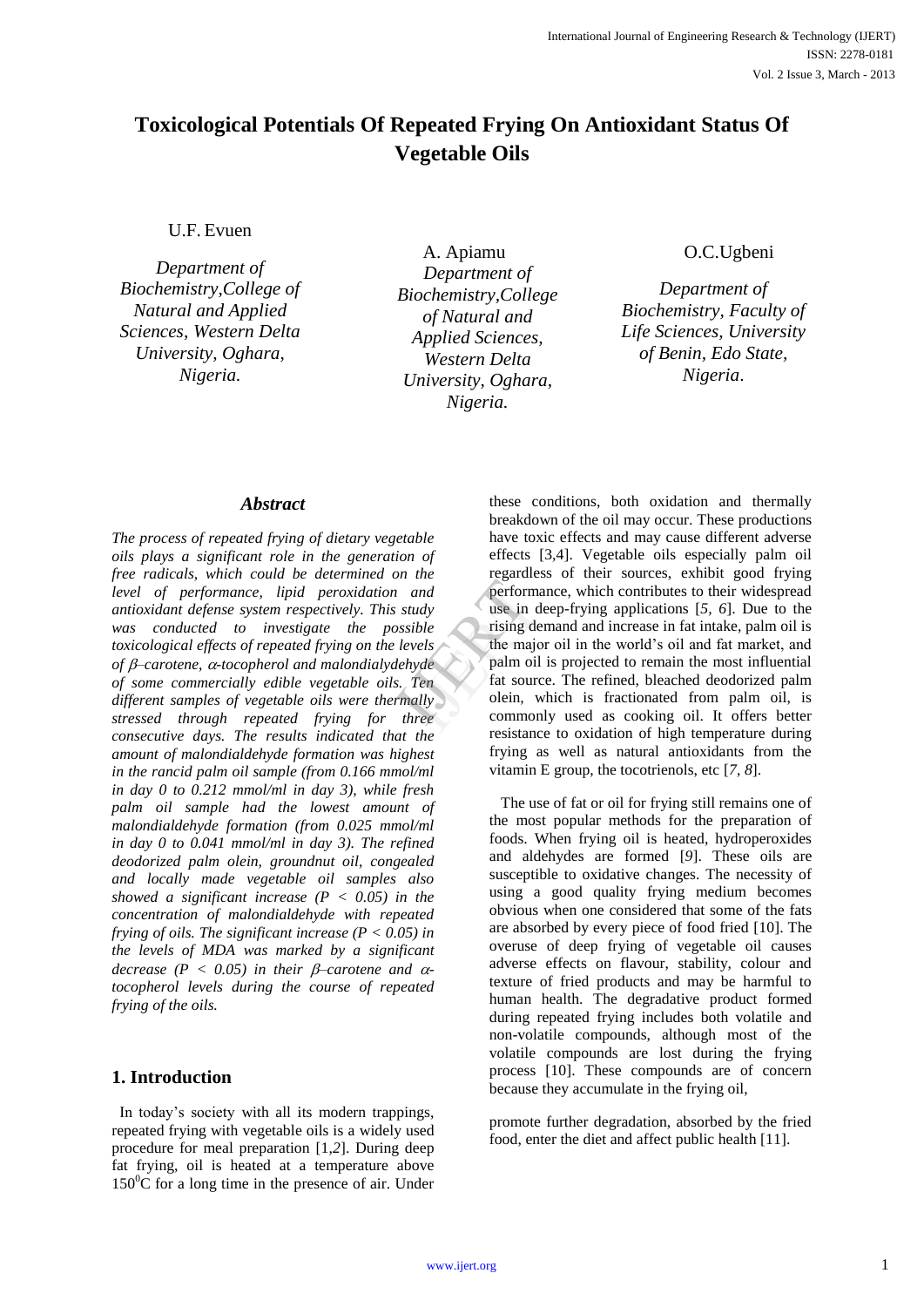The main economic factor considered in fried food products is the cost of vegetable oils because they are the major ingredients in these products. Therefore, very often the oil is repeatedly used to minimize the expense of food preparation. During the reheating process, the oil undergoes various physical reactions such as formation of foam, increase in viscosity, darkening of colour and deterioration of flavour. These changes may affect the organoleptic qualities such as the odour and taste, and the nutritional value of the fried foods [6, 12]. Furthermore, repeated frying causes chemical reactions such as hydrolysis, oxidation and polymerization that may alter the chemical structure of triacylglycerol molecules, of which Poly Unsaturated Fatty Acids (PUFA) molecules are affected the most [13]. Thermally oxidized oils such as those produced by repeated frying, contain a complex mixture of products, such as oxidized monomers, dimmers and polymers. These products have been reported to be the substances mainly responsible for changes in the physicochemical properties of fats [14].

 Free radicals generated during repeated frying process could damage lipids by initiating lipid peroxidation. Malondialydehyde, one of the major secondary oxidation end products of peroxidised PUFA, has been shown to be of biological significance[15,16]. Although,  $\alpha$ -tocopherol and  $\beta$ carotene are major non-enzymatic antioxidants, the ingestion of oxidized oils also reduces their levels in tissues [17, 18, 19] and increases the amount of thiobarbituric acid – reactive substances (TBARS), suggesting an elevation in lipid peroxidation and cellular fragility [17, 20]. In view of the potentially hazardous effect of ingested heated oils on human health, this present study was planned to ascertain the toxicological effects of repeated frying of some commercially edible vegetable oils on the respective levels of malondialdehyde,  $\alpha$ -tocopherol and  $\beta$ -carotene. This gives us the insinuation on how to compare and correlate the results obtained from the aforementioned analysis with those from the same vegetable oils used for the repeated frying of fish for three consecutive days. Solution<br>
Separation<br>
Separation<br>
Separation<br>
Separation<br>
Separation<br>
Separation<br>
Separation<br>
Separation<br>
Separation<br>
Separation<br>
Separation<br>
Separation<br>
Separation<br>
Separation<br>
Separation<br>
Separation<br>
Separation<br>
Separat

# **2.0. Materials and Methods**

## **2.1. Source of Vegetable Oils**

 Nine samples of the cooking oils were purchased from Igbudu market in Warri-South Local Government Area of Delta State, Nigeria. The tenth sample (fresh oil) was locally prepared by us. In the local preparation of the oil; the purchased palm fruits were kept for about a week for adequate putrefaction of the nuts thereafter, subjected to

boiling for 30-60minutes. The palm fruits were gently pulverized using the native mortar and pestle, where the juices were extracted and allowed to stand on exposure to sun for 7-12 days. The locally made oil was finally obtained by simple decantation from the extract. However, the palm fruits which were used for the extraction of the oil were purchased from Ogharefe market in Ethiope-West Local Government Area of Delta State, Nigeria.

## **2.2. Fish Preparation, frying protocol and**

#### **Oil sampling**

 The various brands of vegetable oils were used to fry fishes as follows; the fishes (Mackerel) were washed with distilled water and cut into pieces; 10g of the fishes were fried with 1000 ml of the vegetable oils separately in a deep fryer (Eurosonic, China) at  $150^{\circ}$ C for 7 minutes during three consecutive days. The fryer was left uncovered during the frying period. The fryer was turned off at the end of the frying experiment each day and the oil was allowed to cool to  $60^{\circ}$ C. The Oil in the fryer was then filtered to remove debris using separate filters. Thereafter, the oil samples including the fresh one (zero time) were stored in brown bottles for subsequent chemical analyses.

## **2.3. Biochemical Assays**

 $\beta$ -carotene and  $\alpha$ -tocopherol levels in the used oil samples were estimated by using the method developed by Jakutowicz *et al* (21). For B-carotene assay, 1.0ml of supernatant from sample was pipetted into a test tube and then 0.5ml of absolute ethanol was added, followed by 4.0ml petroleum ether. The solution was read at 450nm. The amount of  $\beta$ -carotene present was calculated using molar extinction coefficient of  $1.38 \times 10^5$ M<sup>-1</sup>cm<sup>-1</sup>. Results were presented as means+S.D. of triplicate determination.

 $\alpha$ -tocopherol levels in oil samples were determined as follows; 1.0ml of supernatant was measured in a test tube and 0.5ml of absolute ethanol added. 4ml of petroleum ether was subsequently added into the test tube followed by 2ml of 4, 7-diphenyl-1, 10-phenathraline and absorbance read at 534nm. The amount of αtocopherol present was calculated using molar extinction coefficient of 1.36 x  $10<sup>5</sup>M<sup>-1</sup>cm<sup>-1</sup>$ . Results were presented as means*+*S.D. of triplicate determination.

Lipid peroxidation in the used oil samples, as determined by the MDA levels, was measured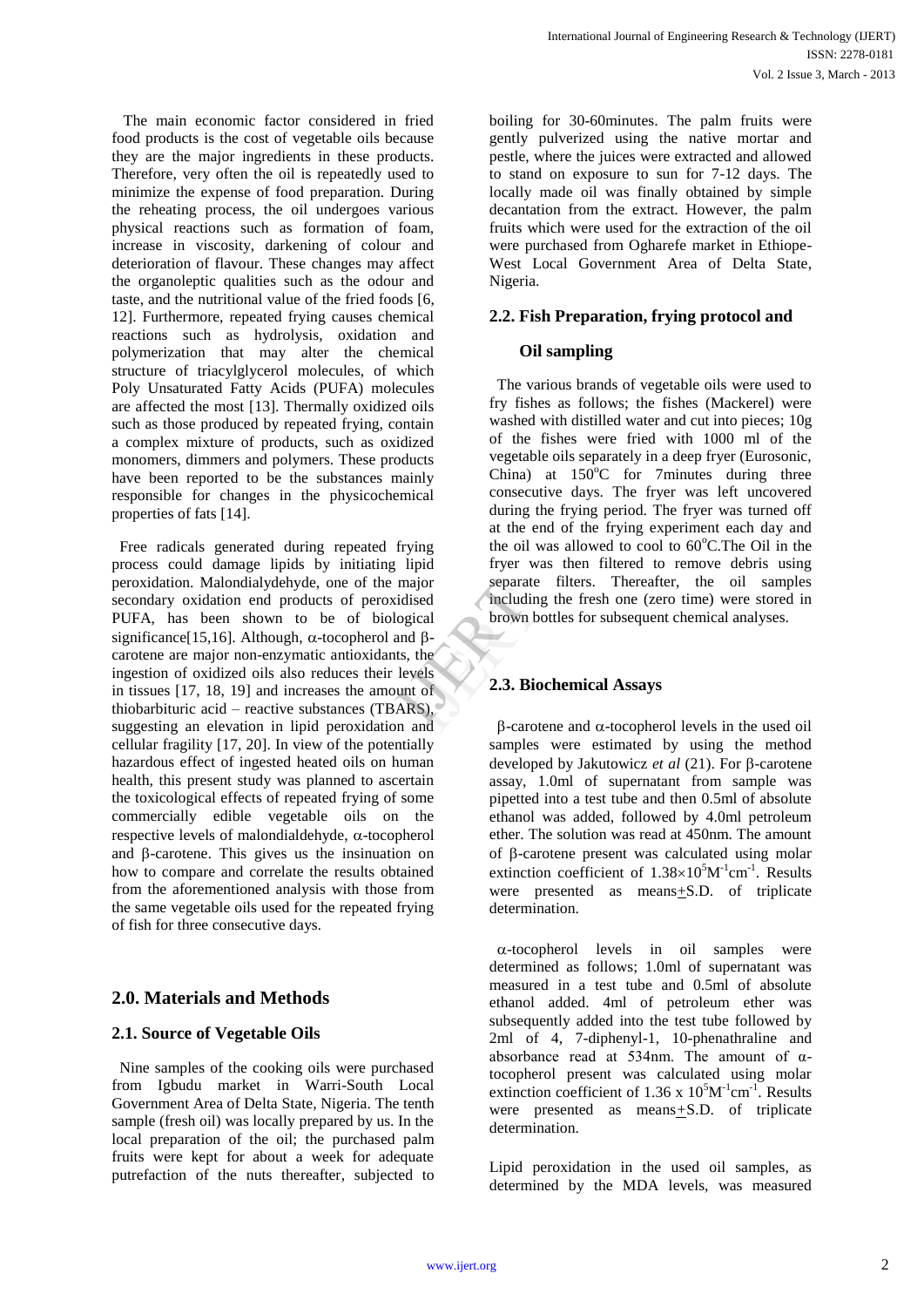using the modified method developed by Maduka and Okoye (22).

 In the MDA assay method, 1ml of the oil sample(s) was added to 3ml of buffer solution in test tube of  $40^{\%}$  TCA (0.25 ml) and 0.125 ml of 5NHCl was then added and after mixing, 0.25 ml of 2% 2 – Na-thiobarbituric acid was added promptly. The tubes were stoppered with cotton wool and placed in boiling water for ten minutes, cooked and centrifuged at 2500rpm for ten minutes and the absorbance of the colour change was read at 532nm. The MDA formed was calculated using a molar extinction coefficient of 1.56 x  $10^5$  m<sup>-1</sup>cm<sup>-1</sup> and 46 as constant factor of lipid peroxidation was used to multiply the resulting value.

#### **2.4. Statistical Analysis**

The results for the  $\beta$ -carotene,  $\alpha$ -tocopherol and lipid peroxitation (MDA) levels were expressed as means ± standard deviation(SD).Data were subjected to one-way analysis of variance (ANOVA) with least significant difference and Duncan post-hoc test for differences between pairs of means when applicable. A value of  $P < 0.05$  was considered significant. All analysis was conducted using statistical product and service solutions (SPSS) software package (version 20.0).

## **3. Results**

 Ten varieties of edible vegetable oils subjected to repeated frying for three consecutive days had been analyzed. We observed a significant effect ( $P \leq$ 0.05) on the concentration of MDA in the various vegetable oil samples, as it increased progressively during the repeated frying process (Table 1.0).We also observed a significant reduction ( $P < 0.05$ ) in the  $\beta$ -carotene and  $\alpha$ -tocopherol levels at different rates during the frying of the oils for three consecutive days (table 2.0 and table 3.0).

**Table 1.0: The Effect of repeating frying on the concentration of Malondialdehyde (mmol/ml x 10-3 ) in various vegetable oil samples**

| <b>SAMPLES</b> | DAY <sub>0</sub> | <b>DAY</b> | $\mathbf 2$<br><b>DAY</b> | $\epsilon$<br>DAY |
|----------------|------------------|------------|---------------------------|-------------------|
| <b>FPO</b>     | $25 \pm 3$       | $31 \pm 1$ | $35 \pm 2$                | $41 \pm 1$        |
| <b>EPO</b>     | $52 \pm 4$       | $59 \pm 1$ | $63 \pm 1$                | $66 \pm 2$        |
| <b>NPO</b>     | $38 \pm 2$       | $39 \pm 4$ | $41 \pm 2$                | $44 \pm 2$        |

| <b>RPO</b>  | $166 \pm 1$ | $183 + 18$    | $205 + 2$    | $212 + 4$  |
|-------------|-------------|---------------|--------------|------------|
| RDPO I      | $101 \pm 1$ | $104 \pm 2$   | $108 \pm 1$  | $111 + 2$  |
| RDPO II     | $34 \pm 2$  | $38 \pm 1$    | $79 \pm 19$  | $119 + 17$ |
| RDPO III    | $104 + 9$   | $100 + 1$     | $108 \pm 2$  | $110 + 1$  |
| <b>CVO</b>  | $97 + 9$    | $104 \pm 8$   | $110 + 1$    | $109 + 1$  |
| LMO         | $87 + 3$    | $90 + 1$      | $95 \pm 2$   | $96 \pm 1$ |
| GO          | $105 \pm 2$ | $114 + 1$     | $125 + 2$    | $462 + 1$  |
| <b>** *</b> |             | $\sim$ $\sim$ | $\mathbf{r}$ | $\ldots$   |

*Values represent means ± SD from three replicates, results were considered significant (P<0.05).*

*FPO = Fresh palm oil, EPO = Ekpophrephre palm oil, NPO = Native Palm Oil, RPO = Rancid Palm Oil, RDPO I = Refined Deodorized Palm Olein I, RDPO II = Refined Deodorized Palm Olein II, RDPO III = Refined Deodorized Palm Olein III, CVO = Congealed Vegetable Oil, LMO = Locally Made Oil, GO = Groundnut Oil*

|  | Table 2.0: The Effect of repeating frying on the           |  |  |
|--|------------------------------------------------------------|--|--|
|  | levels of Beta-carotene (mmol/ml $x$ 10 <sup>-3</sup> ) in |  |  |
|  | <i>vegetable oil samples</i>                               |  |  |

|                |  | regetable on samples |                |                |                   |                  |
|----------------|--|----------------------|----------------|----------------|-------------------|------------------|
| was            |  |                      |                |                |                   |                  |
| cted<br>ions   |  | SAMPLES/<br>DAYS     | DAY O          | DAY            | DAY 2             | DAY <sub>3</sub> |
| d to           |  | <b>FPO</b>           | $11.6 \pm 0.1$ | $10.8 \pm 0.1$ | $10.7 \pm$<br>0.3 | $9.9 \pm 0.1$    |
| been<br>P <    |  | <b>EPO</b>           | $7.4 \pm 0.6$  | $7.2 \pm 0.2$  | $7.0 \pm 0.1$     | $6.9 \pm 0.1$    |
| ious<br>vely   |  | <b>NPO</b>           | $7.5 \pm 0.2$  | $7.4 \pm 0.1$  | $7.3 \pm 0.1$     | $7.2 \pm 0.4$    |
| .We<br>$5)$ in |  | <b>RPO</b>           | $1.0 \pm 0.4$  | $0.9 \pm 0.1$  | $0.7 \pm 0.9$     | $0.4 \pm 0.3$    |
| rent           |  | <b>RDPOI</b>         | $4.6 \pm 0.5$  | $4.4 \pm 0.1$  | $4.2 \pm 0.3$     | $3.9 \pm 0.2$    |
| hree           |  | <b>RDPOII</b>        | $2.3 \pm 0.1$  | $2.1 \pm 0.1$  | $2.0 \pm 0.2$     | $1.8 \pm 0.1$    |
| the            |  | <b>RDPOIII</b>       | $1.3 \pm 0.6$  | $1.0 \pm 0.2$  | $0.9 \pm 0.1$     | $0.7 \pm 0.1$    |
| nl x           |  | <b>CVO</b>           | $1.5 \pm 0.1$  | $0.7 \pm 0.2$  | $0.5 \pm 0.2$     | $0.4 \pm 0.1$    |
|                |  | <b>LMO</b>           | $2.3 \pm 0.2$  | $2.1 \pm 0.4$  | $2.0 \pm 0.9$     | $1.9 \pm 0.1$    |
|                |  | GO                   | $2.0 \pm 0.2$  | $1.7 \pm 0.7$  | $1.5 \pm 0.3$     | $0.3 \pm 0.5$    |
|                |  |                      |                |                |                   |                  |

*<sup>\*</sup> Values represent means ± SD from three replicates, results were considered significant (P<0.05),*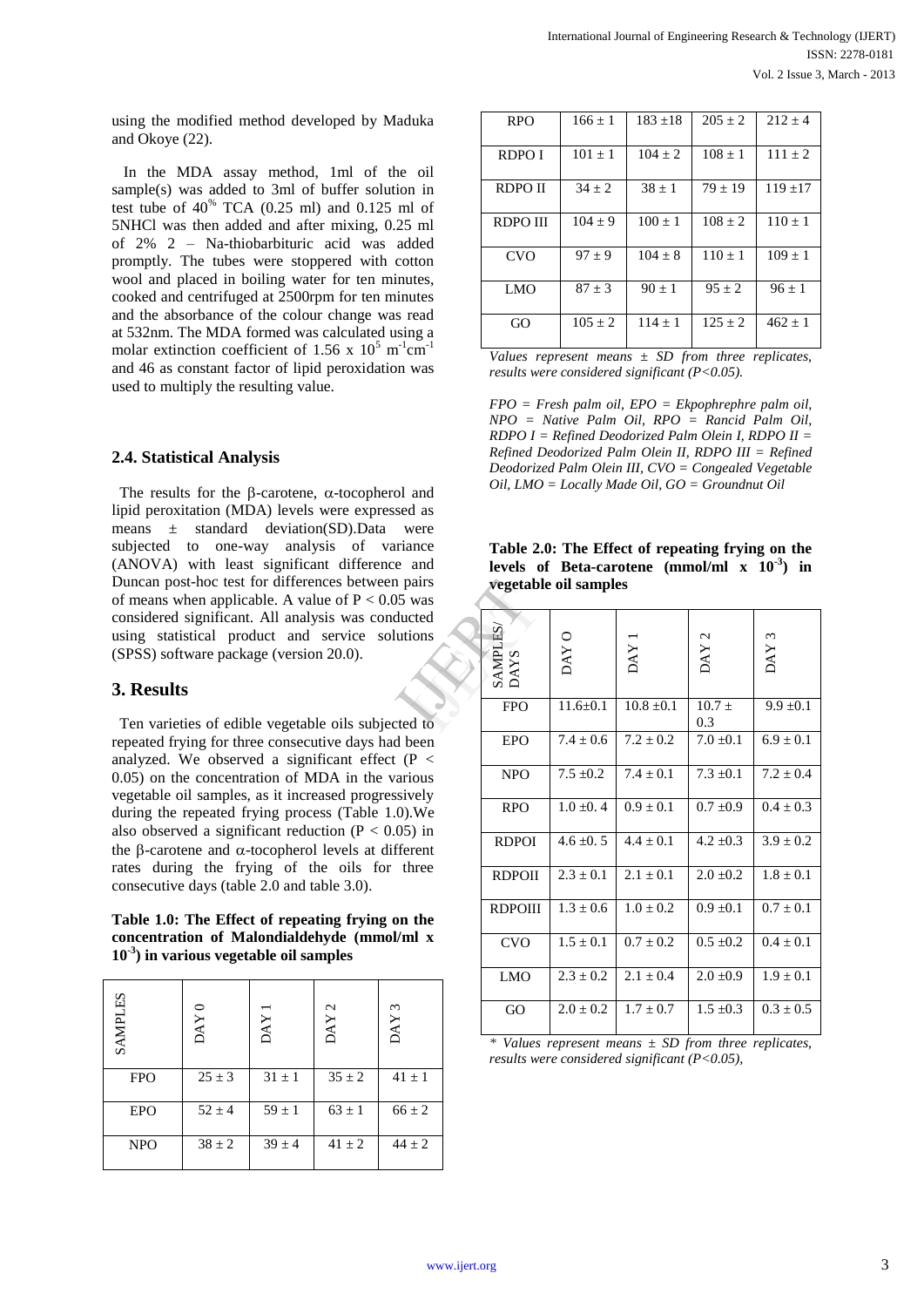| $\begin{array}{c}\text{SAMPLES/}\\\text{DAYS}\end{array}$ | DAY O          | <b>DAY</b>    | DAY <sub>2</sub> | DAY <sub>3</sub> |
|-----------------------------------------------------------|----------------|---------------|------------------|------------------|
| <b>FPO</b>                                                | $11.2 \pm 0.3$ | $9.7 \pm 0.1$ | $8.9 \pm 0.2$    | $8.6 \pm 0.1$    |
| <b>EPO</b>                                                | $1.5 \pm 0.1$  | $0.9 \pm 0.4$ | $0.6 \pm 0.1$    | $0.5 \pm 0.1$    |
| <b>NPO</b>                                                | $9.1 \pm 0.7$  | $8.9 \pm 0.5$ | $8.7 \pm 0.1$    | $8.6 \pm 0.2$    |
| <b>RPO</b>                                                | $1.5 \pm 0.7$  | $0.9 \pm 0.5$ | $0.6 \pm 0.2$    | $0.5 \pm 0.1$    |
| <b>RDPOI</b>                                              | $4.8 \pm 0.1$  | $4.6 \pm 0.4$ | $0.43 \pm 0.1$   | $4.2 \pm 0.1$    |
| <b>RDPOII</b>                                             | $6.1 \pm 0.2$  | $4.8 \pm 0.1$ | $4.7 \pm 0.5$    | $4.3 \pm 0.3$    |
| RDPO III                                                  | $2.0 \pm 0.1$  | $1.8 \pm 0.1$ | $1.6 \pm 0.2$    | $1.3 \pm 0.1$    |
| <b>CVO</b>                                                | $5.5 \pm 0.1$  | $5.3 \pm 0.1$ | $5.1 \pm 0.3$    | $5.0 \pm 0.1$    |
| <b>LMO</b>                                                | $2.0 \pm 0.1$  | $1.9 \pm 1.1$ | $1.7 \pm 0.2$    | $1.6 \pm 0.1$    |
| GO                                                        | $3.0 \pm 0.1$  | $0.8 \pm 0.4$ | $0.6 \pm 0.1$    | $0.2 \pm 0.3$    |

**Table 3.0: The Effect of repeating frying on the levels of Alpha-tocopherol (mmol/ml x 10-3 ) in vegetable oil samples for three days.**

*\* Values represent means ± SD from three replicates, results were considered significant (P<0.05),*

## **4. Discussion**

 In recent times, frying remains one of the most popular methods for food preparation. However, the engagement of this technique in food preparation has been abused through its repeated use. It should be noted, therefore, that the common practice of repeatedly using oil for frying may generate free radicals that are detrimental to human health [15]. For this reason, this study was conducted to ascertain the effects of repeated frying of vegetable oil on factors related to oxidative stress, particularly the formation of lipid peroxidation product , malondialdehyde and some non-enzymatic antioxidants such as  $\beta$ -carotene and  $\alpha$ -tocopherol levels in the oil samples respectively. When frying oil is heated at high temperature, toxic products such as hydroperoxides and aldehydes, are formed, absorbed by the food, and subsequently absorbed into the gastrointestinal system and introduced into system circulation after consumption [9, 23].

 The results obtained from this study showed a marked significant ( $P < 0.05$ ) increase in MDA levels with repeated frying of the oil samples and a significant ( $P < 0.05$ ) decrease in the antioxidant levels of the oil samples. The loss in the protective

effect of the oil could be attributed to the destruction of the heat-labile vitamins such as vitamin E [25]. The potential hazardous effect of heated oils on health led to another study carried out by *Siti et al* [24]. Their work was planned to determine the effects of thermally oxidized palm oil taken together with 2% cholesterol diet on the factors related to atherosclerosis in female rats made oestrogen – deficient by ovariectomy. This gave information on the effects of re-heated palm oil on post-menopausal women in particular and the population in general. The results from their study showed that repeatedly heated palm oil appears to increase lipid peroxidation and cholesterol in a post-menopausal rat model. Also, Owu *et al*, [25] reported that consumption of oxidized oil caused liver dysfunction. The results obtained in this study showed consonance with the aforesaid reports.

In this present study, the results indicate that palm oil samples with the exception of rancid palm oil were less susceptible to oxidation than the other vegetable oil samples. This could be as a result of the highest provitamin A activities in palm oil relative to other vegetable oils [26,27]. The groundnut oil sample on the other hand displayed higher levels of MDA concentration with repeated frying compared to those of other vegetable oil samples, except rancid palm oil sample. This was marked by a decrease in the antioxidant levels of the groundnut oil. The increase in the MDA levels in comparison to that of palm oil samples could be attributed to its higher composition of polyunsaturated fatty acids than palm oils [26]. Polyunsaturated fatty acids (PUFA) of these oils readily undergoes oxidation resulting in the formation of peroxides, aldehydes, ketones, aldehydroesters and ozonids [27, 28]. The losses in the  $\alpha$ -tocopherol levels of the groundnut oil agrees with the report of *holownia et al* [29], which showed that tocopherol losses were observed in peanut oil used for the repeated frying of both marinated and non-marinated chickens. ates,<br>
higher les<br>
frying c<br>
samples,<br>
marked<br>
the grou<br>
in compatitibute<br>
polyunsa

> Refined deodorized palm olein sample also showed significant  $(P < 0.05)$  increase in their MDA levels with an attendant decrease in their  $\alpha$ tocopherol and  $\beta$ -carotene levels respectively. These findings correlate with the report of *Schroeder et al* [30] in which the fatty acid profiles and oxidative stability of yellow or red palm olein samples during the repeated frying of potato chips was studied. The results indicated that the antioxidant level of the palm olein samples decreased with repeated frying of potato chips. Congealed and locally made oils exhibited a different pattern of MDA increment and a marked reduction in the  $\beta$ -carotene and  $\alpha$ -tocopherol levels of the oil sample respectively.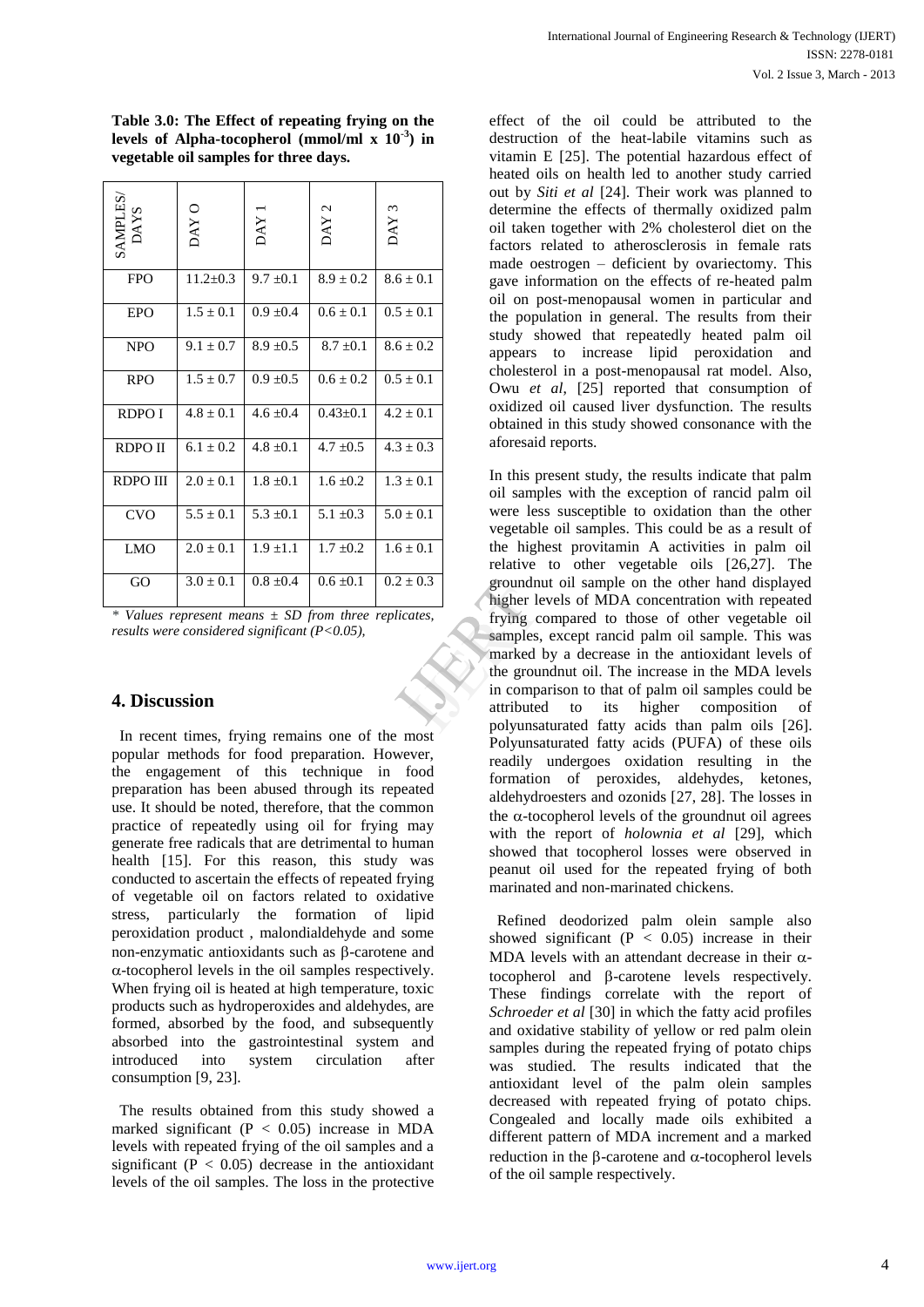The increase in the levels of MDA in the vegetable oil samples with repeated frying could also be attributed to the fish fried in it. Fish oils contain omega – 3 fatty acids, especially Eicosapentaenoic acid and Docosahexaenoic acid, which are polyunsaturated. These polyunsaturated oils are susceptible to oxidation [31].

# **5. Conclusion**

 In conclusion, the repeated use of fried vegetable oils for cooking should be avoided regardless of the economic disposition, especially by postmenopausal women. Among the varieties of vegetable oils, palm oil with high antioxidant activity and less susceptibility to oxidation should be preferred for cooking and should be used with utmost caution so as to avoid the deleterious effects of fried oils to human health in general.

# **6. References**

[1]. Bouchon, P. Understanding oil absorption during deep – fat frying*. Advanced in Food Nutritional Research,*2009*,* 57, 209 – 34.

[2]. Shila, S., J. Jalal, A.O. Ali, A. Leila, R. Roghayeh, K. Narges, R. Abdotreza, and T. Negar. The effects of consuming oxidized oils supplemented with fiber on lipid profiles in rat models. *Journal of Research in Medical Sciences ,*2011, 16(12), 1541 – 1549.

[3]. Choe, E. and D. B. Min, Chemistry of deep and repeated frying of oils. *Journal of Food Science ,* 2007,  $72(5)$ , R $77 - R86$ .

[4]. Battino, M., J.L. Quiles, J.R. Huertas, M.C. Ramireze–Torto, S.M. Cassinello, and M. Manas. Feeding fried oil changes antioxidant and fatty acid pattern of rat and affects rat liver mitochondrial respiratory chian components. *Journal of Bioenergy of Biomembrane., 2002,* 58(1), 1-7.

[5]. Rerger, K. G. The Use of Palm Oil in Frying. Selangor (MY). Malaysian Palm Oil Promotion Council, 2005.

[6]. Xin-Fang, L., S. Jumat, R.M. Mohd, and J. Kamsiah. (2012). Effects of repeatedly heated palm olein on blood pressure – regulating enzyme activities and lipid peroxidation in rats. *Malaysia Journal of Medical Sciences ,*2012, 19(1), 20 – 29.

[7]. Gunstonem, F.D. Production and Trade of Vegetable Oils. In Gunstone F. D. Editor. Vegetables Oils in Food Technology: Composition, Properties and Uses, Oxford (GB), Blackwell Publishing, 2002, P. 1-17.

[8]. Ong, A. S. and S. H. Goh. Palm oil: a healthful and cost-effective dietary component. *Food and Nutrition Bull*etin, 2002, 23(1), 11 – 22.

[9]. Dobarganes, C. and G. Marquez – RUtz. Oxidized fats in foods. *Current Opinion in Clinical Nutrition and Metabolic Care, 2003,* 6(2), 157- 163.

[10]. Suleiman, A.M., E. Attyr and Mohammed, F. R. Anti-radical performance and physiochemical characteristics of vegetable oils. *Electronic Journal of. Environmental, Agricultural and Food Chemistry,2006 ,* 5, 1429 – 144.

[11]. Bayraktar, H., O. Attan, Z. Acikgoz, S.H. Baysal, and C. Seremet, Effects of oxidised oil and vitamin E on performance and some blood traits of heat-stressed male broilers. *South African Journal of Animal Science*,2011,  $41(3)$ ,  $288 - 296$ .

[12]. Danowska – Oziewiez, M. and M. Karpinska – Tymoszezyk, Quality changes in selected frying fat during heating in a model system. *J. Food Lipids ,*  $2005, 12(2), 159 - 168.$ 

[13]. Gupta, M.K. Frying oil. In: F. Shabidi editor. Bailey's industrial oil and fat products: volume 4. 6th ed. new jessey (nj): John Wiley & sons, 2005, p.  $1 - 32$ .

[14]. Seriouie, A., C.P. Tan, H. Mirbosseini, and Y.M. Che. Effect of Vegetable based Oil blends on physiochemical properties oil during deep fat frying. *American Journal of Food Technology*, 2010 ,5(5),310 – 323.

[15]. Adam, S.K., I.N. Suleiman, N. A.Umar, N. Mokhtar, N. Mohammed, and K . DandJaarin. Effect of repeatedly heated palm oil on serum lipid profile, lipid peroxidation and homocyteine levels in a postmenopausal rat model. *McGill Journal Medicine.,*2008, 1(2), 145 – 151. Exercise<br>
Input is of<br>
Input is of<br>
Input is the Mokhtar,<br>
International peroxidat<br>
International Medicine<br>
Medicine<br>
II6]. Ma

[16]. Marnett, L.J. (1999).Lipid Peroxidation – DNA damage by malondialdehyde*. Journal of Food Chemistry and Toxicology ,*1999, 6(4), 159 – 163.

[17]. Fei, C. S. (1995). The detrimental effects of feeding oxidized fats to animals. *Association Suisse de l'Arbitrage Technical Bulletin,1995,* PO21 .

[18]. Eder, K., U. Keller, E. Hirche, and C. Brandsch. Thermally oxidized dietary fate increase the susceptibility of rat LOL to lipid peroxidation but not their uptake by macrophage. *Journal of Nutrition* , 2003,133(12): 2830 – 2837.

[19]. Janhowski, J., Z. Zdunezyk, A. Koncieki, and A. Fanign. The response of Turkeys to diets containing oxidised fat of differing degrees of oxidation*. Journal of Animal Feeding Science ,* 2000 , 9, 363 – 370.

[20]. Juskiewiez, J., M. D. Dlugoszewska, B. Krefft, and J. Sadowska. The response of rats to long term feeding with diets containing oxidized fats*. Journal of Animal Feeding Science ,* 2005 , 9, 249 – 157.

[21]. Jakutowicz, K., Z.I Towick, and L. Leokadia. Determination of total plasma tocopherol in the presence of carotenes*. Pol. Arch. Weter* , 1977, 20, 45-47.